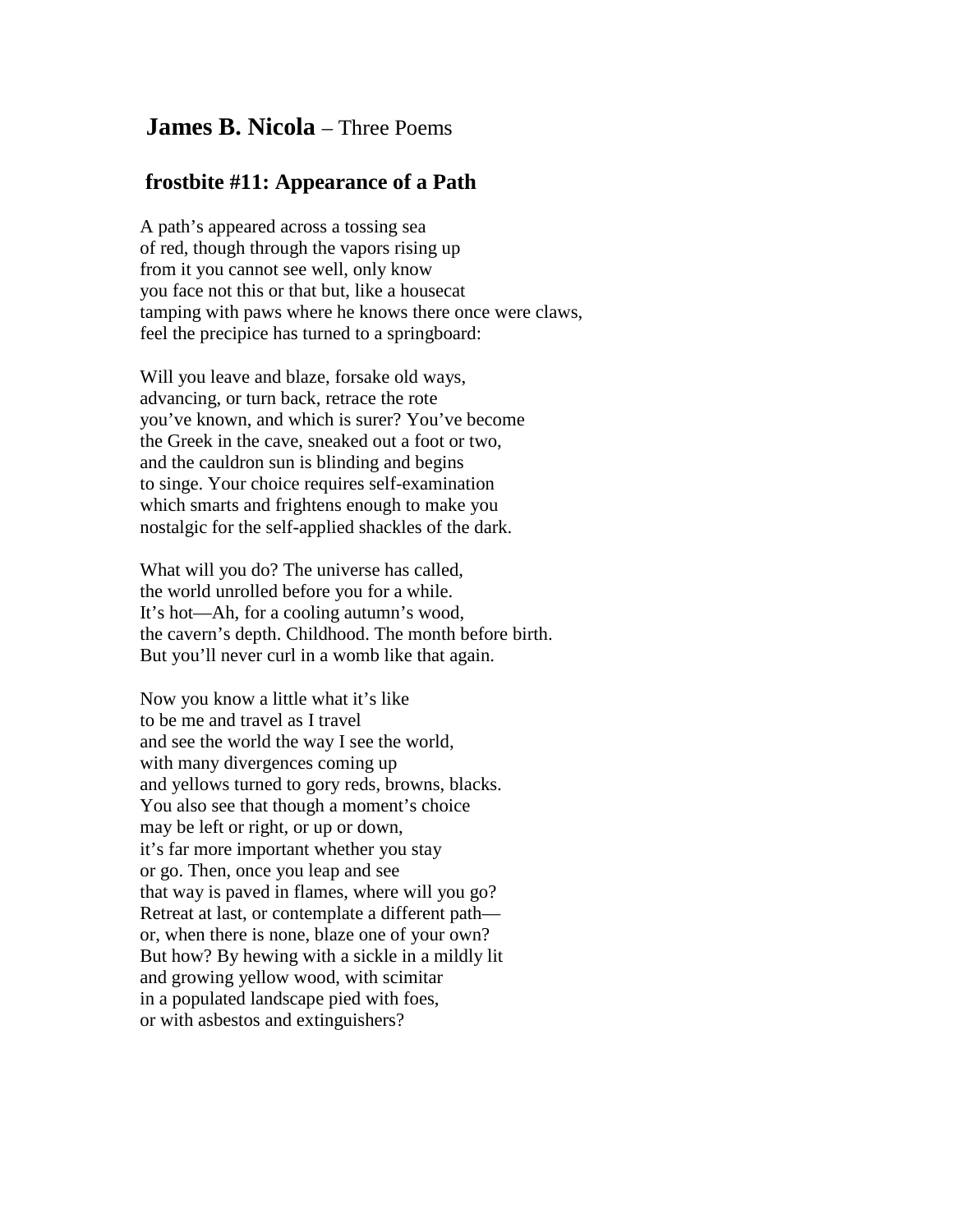### **Rialto**

When you get to the top of the Rialto Bridge at last, at the height of a sudden run in the garishness of a drastic day, your blood all aboil from something somebody said which in a flash has made whatever's been going on become insupportable, the crowd will pose a problem to what you probably had in mind.

 Of course it's not far from the top to the Grand Canal—it's not like the Brooklyn Bridge—so if you stay and play the game of finding yourself in the crowd from the reflections rippling in the water (at the very apex you can: just wave *just wave!),* you'll find yourself (waving back) and after a while, you should cool down.

 But at night, there'll be nary a soul and it might be just you in the dark going up the slope of one side of the bridge, with the rippling of fires reflected beneath, and you can, in a flash, see yourself—like a soul in the luminous River Styx.

#### But if,

instead of indulging the roiling urge to dive, the torches mirrored in the canal rippling and distorting you like a fun-house mirror, you wait awhile and descend to one side—the same you came up, or the other—you'll see how easy it is on the Rialto Bridge to gather yourself in a dryer fashion, as you walk away from the height and the depth and rejoin yourself and the land, thank God, and the rest of—*ah*—

Venice.